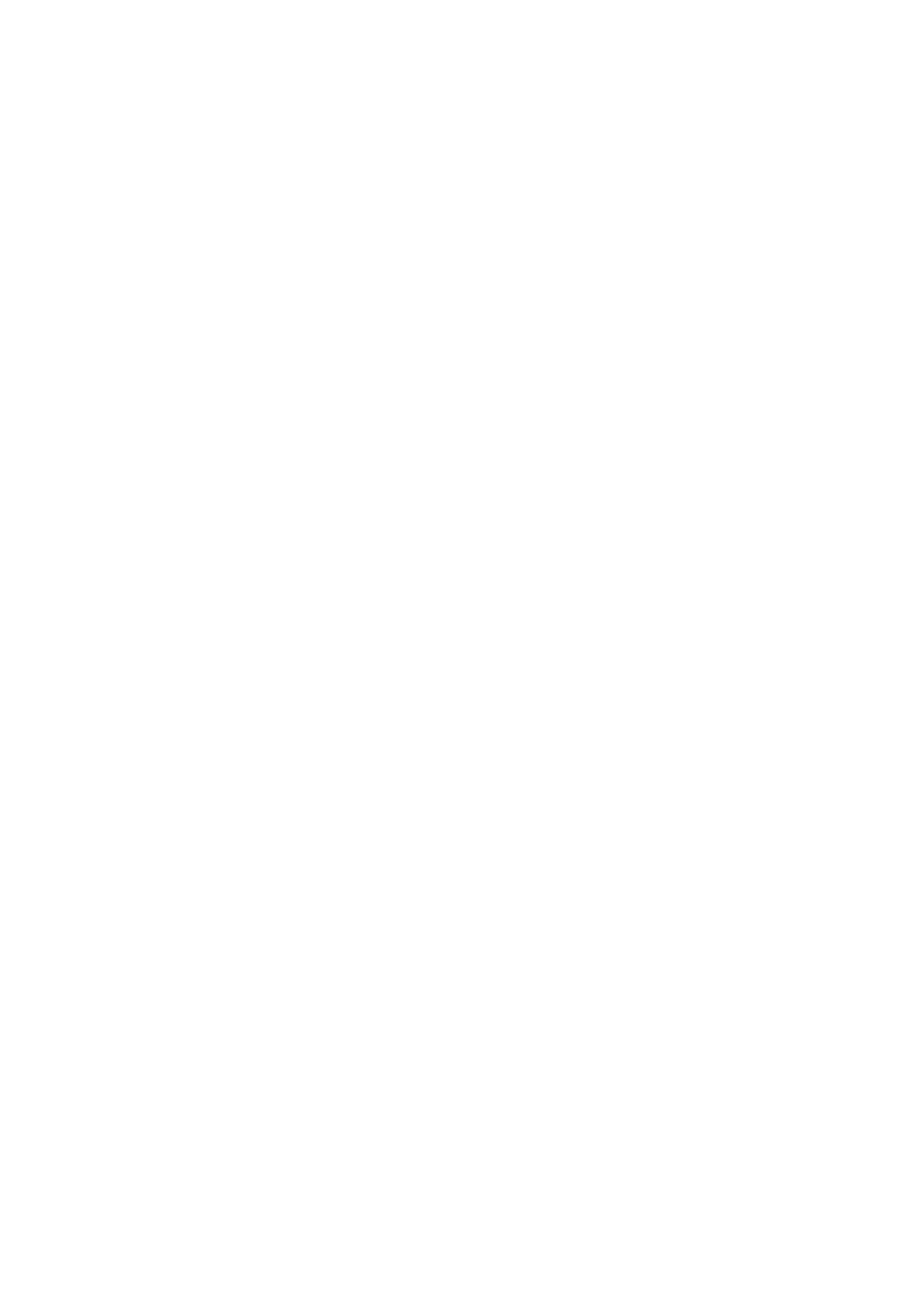

# **Contents**

|                                                    | Page Number |
|----------------------------------------------------|-------------|
| <b>Introduction</b>                                | Page 4      |
| Steps to choosing<br>a childminder                 | Page 5      |
| ● What to look for                                 | Page 6      |
| ● Childminder's Home                               | Page 7      |
| ● Questions to be asked                            | Page 8      |
| ● Childminder information record                   | Page 9      |
| Introduce your child                               | Page 10     |
| <b>General information</b>                         | Page 11     |
| How many children can a<br>childminder look after? | Page 12     |
| Conclusion                                         | Page 13     |
| Contact Details                                    | Page 14     |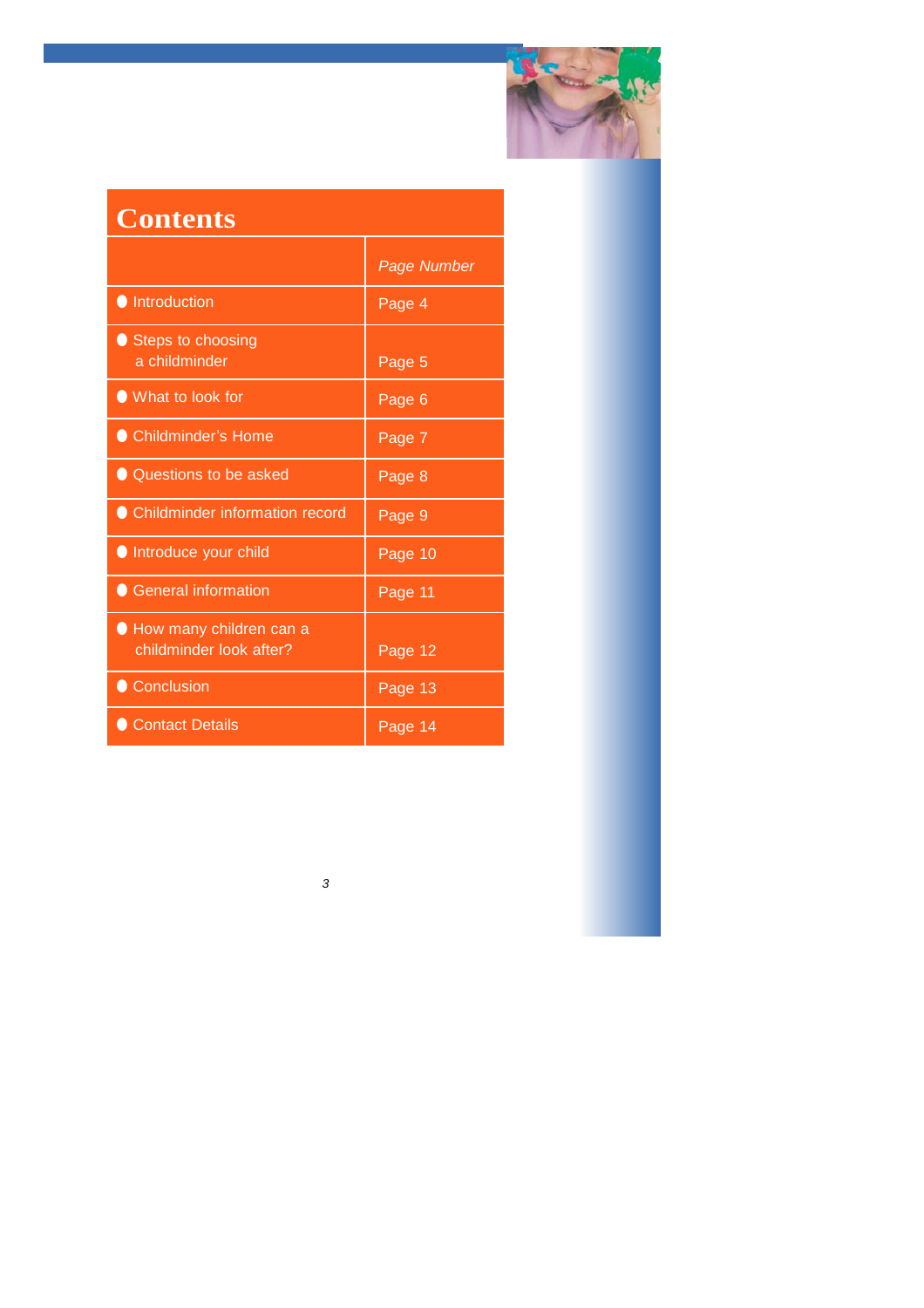

#### **Introduction:**

Laois County Childcare Committee, in association with the HSE seeks to promote quality childcare services in the county. Paramount to choosing a quality childcare setting parents should be kept informed of the choices available to them. Childminding is one option of childcare a parent might be interested in availing of for their children

Choosing a suitable childminder is not a decision to be made lightly. A safe and stimulating environment is vital for children so that parents can have confidence that their children are well cared for. This booklet is intended as a guide only to provide parents with information about childminding. Parents should select childcare that is appropriate to meet the needs of their children.

#### **Overview**

When you are choosing childcare:-

- Take time.
- Ask questions.
- Check it out.
- Communicate your needs

Childminders look after children in their own home. Voluntary notified or notified childminders register with the HSE Pre School Services. (See section on how many children a Childminder can care for) .Childminders are self employed; they decide their own working hours. Most are willing to work early mornings, evenings and weekends as well as part time, perfect for school and preschool drop offs, collections and holidays. Hours should be discussed initially with the childminder.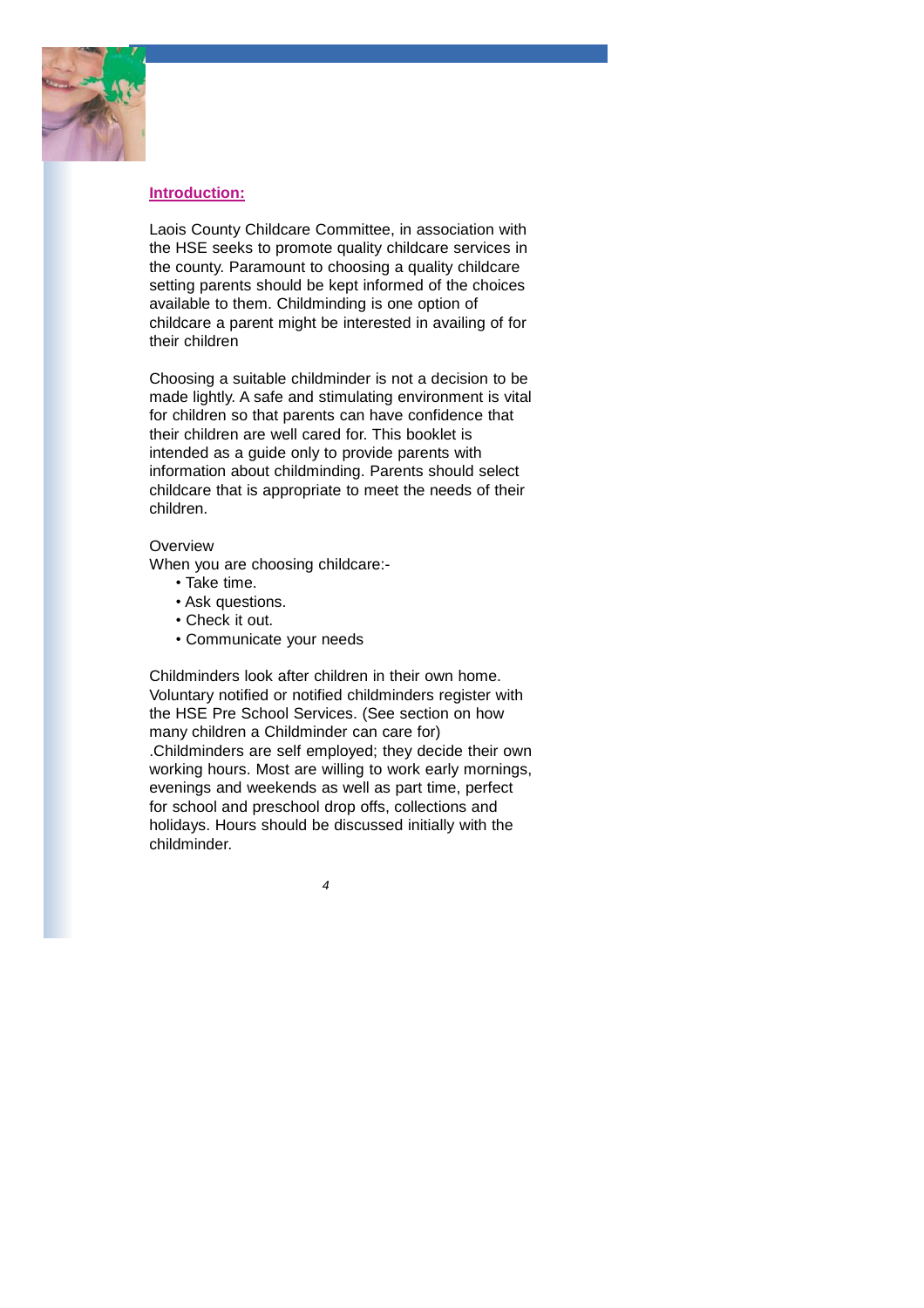

#### **Benefits of having a Childminder:**

- Provides a Home from Home setting
- Your child(ren) will have the one carer
- Children of different ages can be cared for together
- Childminders can support families for years as children grow up
- Can offer flexible hours

### **Steps to Choosing a Childminder:**

- Contact the Childminder Advisory Officer for a Childminder Vacancy list for County Laois.
- Arrange to meet with a few known childminders in your area.
- Prepare a list of questions and issues you want to bring up beforehand and make notes.
- alk to friends, neighbours, other parents, the Childminder Advisory Officer.
- Ensure you check out two references from the childminder.

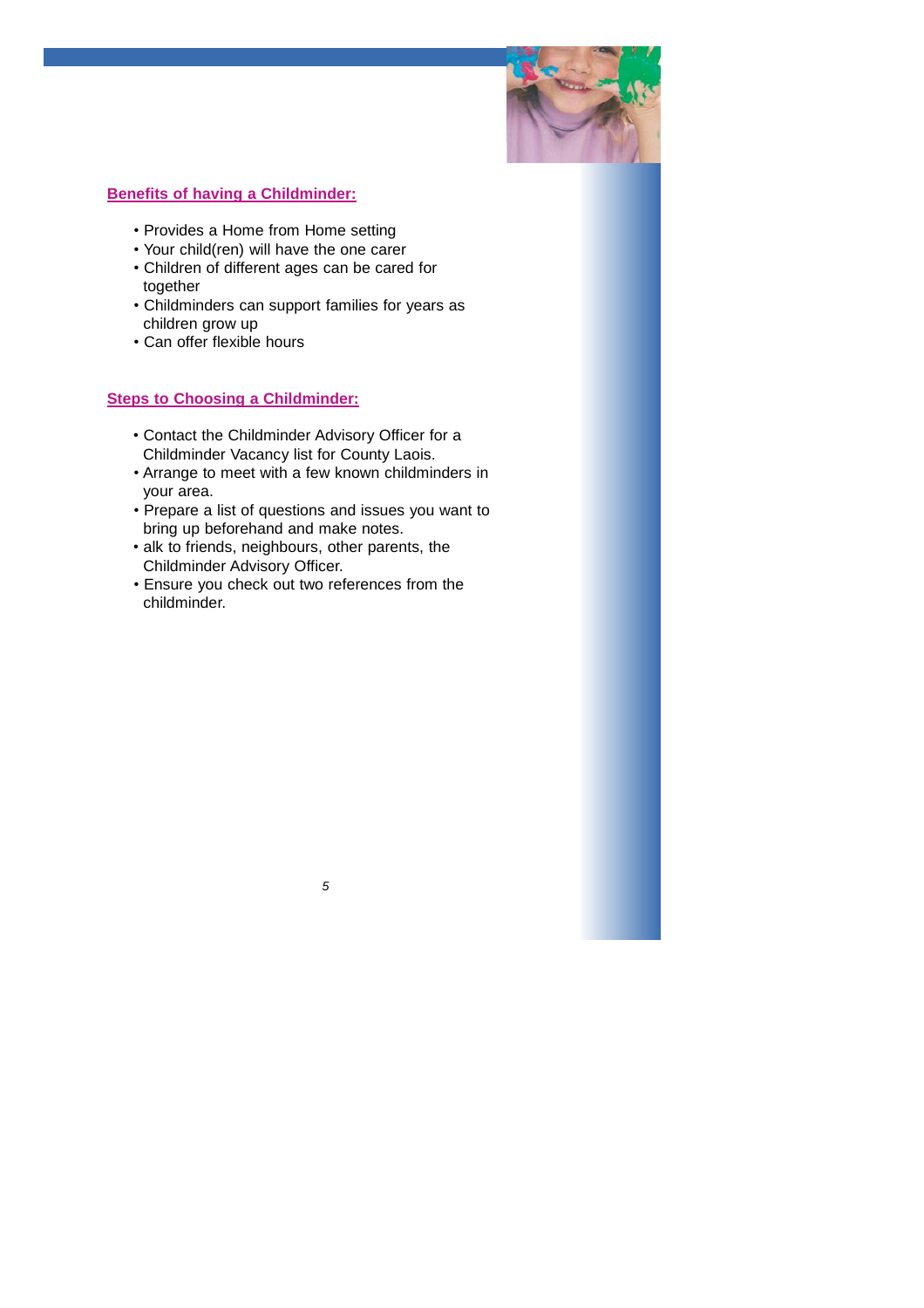

#### **What to Look for in a Childminder:**

- The childminder should be genuinely interested in caring for children, be of suitable character to do so and have the ability to communicate with children. (Refer to the National Guidelines for Childminders).
- Be aged 18 or over.
- Provide references that will attest to her/his good character and suitability as a childminder. (Refer to the National Guidelines for Childminders).
- Respect the confidentiality of the children and their families.
- A childminder who likes and relates well to children, who will be gentle and kind and keep your child safe.
- A childminder should have knowledge of first aid, child protection and be able to deal with emergencies.
- Enquire if the childminder has childcare experience/training.
- Check to see whether the childminder is voluntary notified /notified to the HSE (refer to p.10)

*6*

• Will the childminder be flexible?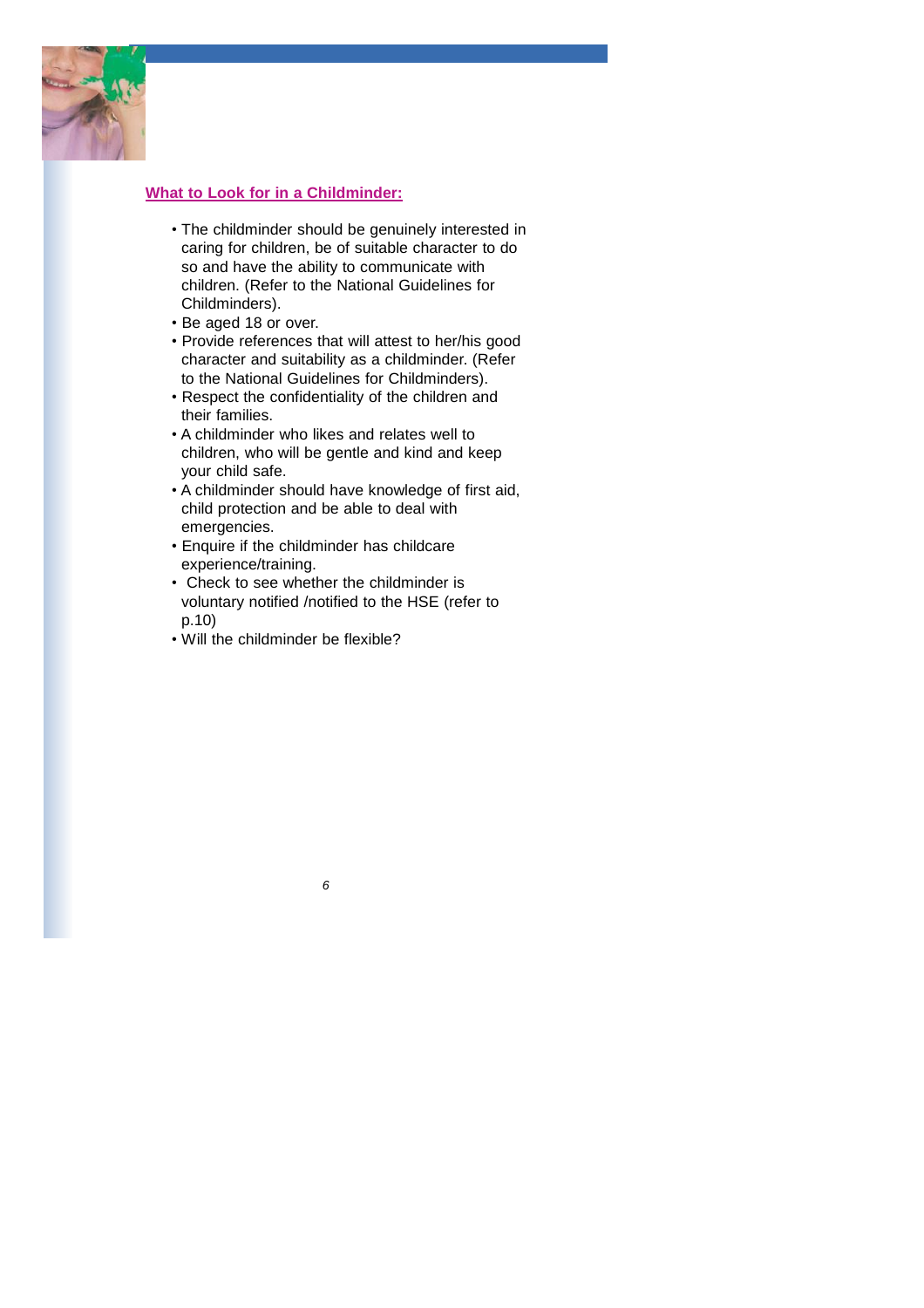

#### **Childminder's Home:**

- Visit the home and meet the childminder there.
- Is the home caring and friendly, yet stimulating?
- Is it a home away from home?
- Is it cosy and warm?
- Are the premises safe?
- Is there enough space for your child to be cared for and to play freely?
- Are there a variety of age appropriate toys to play with?
- Look for crayons, colouring books, play kitchens, jigsaws etc or other age appropriate activities for your child(ren).
- Make sure there are child safety locks on windows and doors, guards on fires and stairs and smoke alarms. There should be no trailing flexes and low level glass should be protected.
- Are the kitchen, toilets and other rooms clean?
- Is there a first aid box, and fire fighting equipment in the home?

- Outdoors: Is it safe? Check for hazards.
- Are there any pets?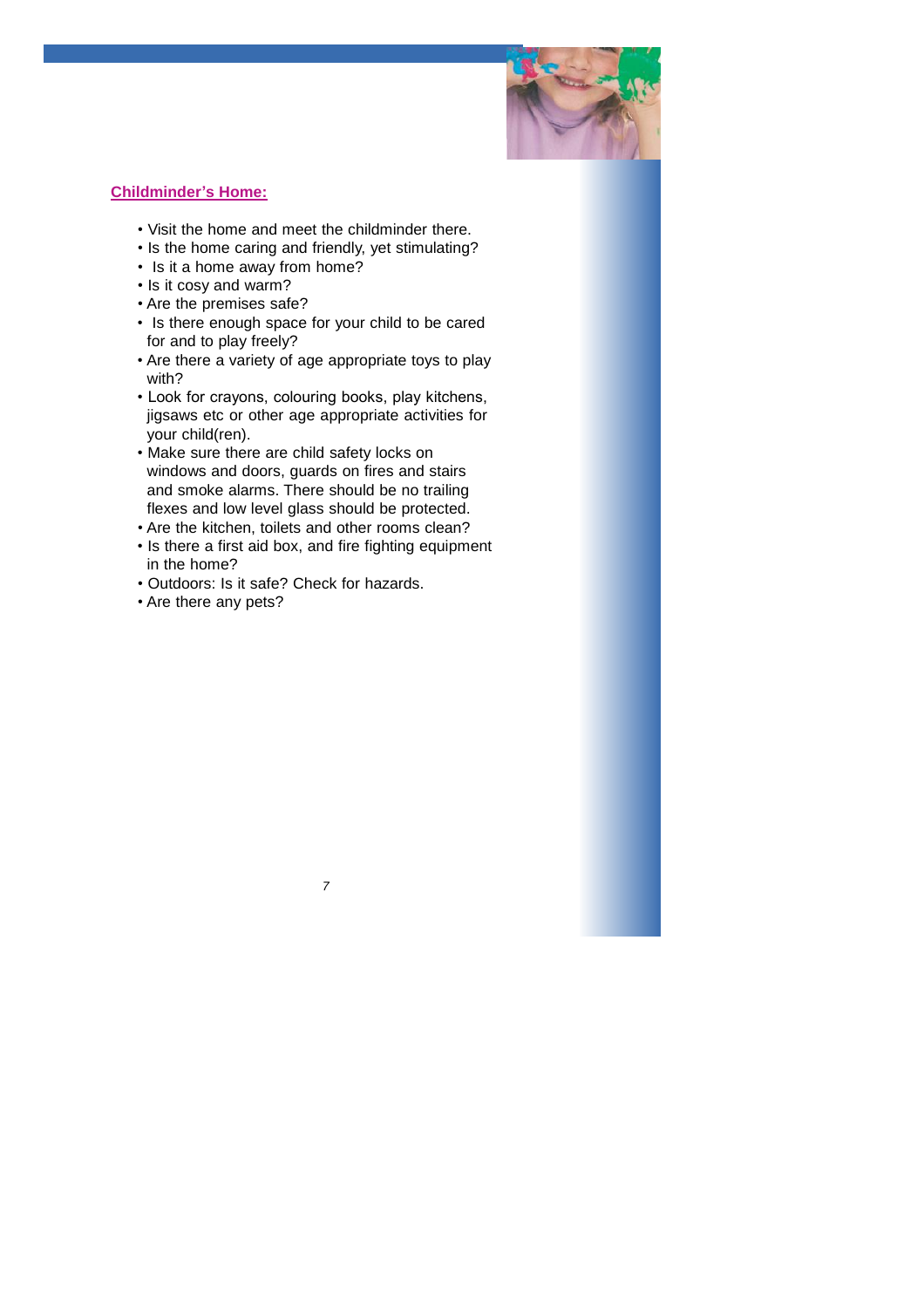

#### **Questions to be asked:**

- How many children will the childminder be caring for?
- Ages of the children in care.
- Will the childminder have insurance cover?
- How will the children be disciplined?
- The type of food offered?
- Toilet Training?
- Rest/Sleeping facility?
- Play provision?
- Outings?
- Plan of activities for the day, including outdoor play?
- Check the hours childcare will be provided (Hourly/Daily/Weekly, the cost and flexibility on times)
- Childminders car safety seat/belt?
- Presence of other people in the home?
- Emergency arrangements?
- Does the childminder have written policies and procedures for their childminding service on:
	- 1. Confidentiality
	- 2. Health and Safety Policies including a safety statement
	- 3. Fire Safety Policy
	- 4. Positive Discipline Policy
	- 5. Partnership with Parents
	- 6. Equal Opportunities (refer to the National Guidelines for Childminders).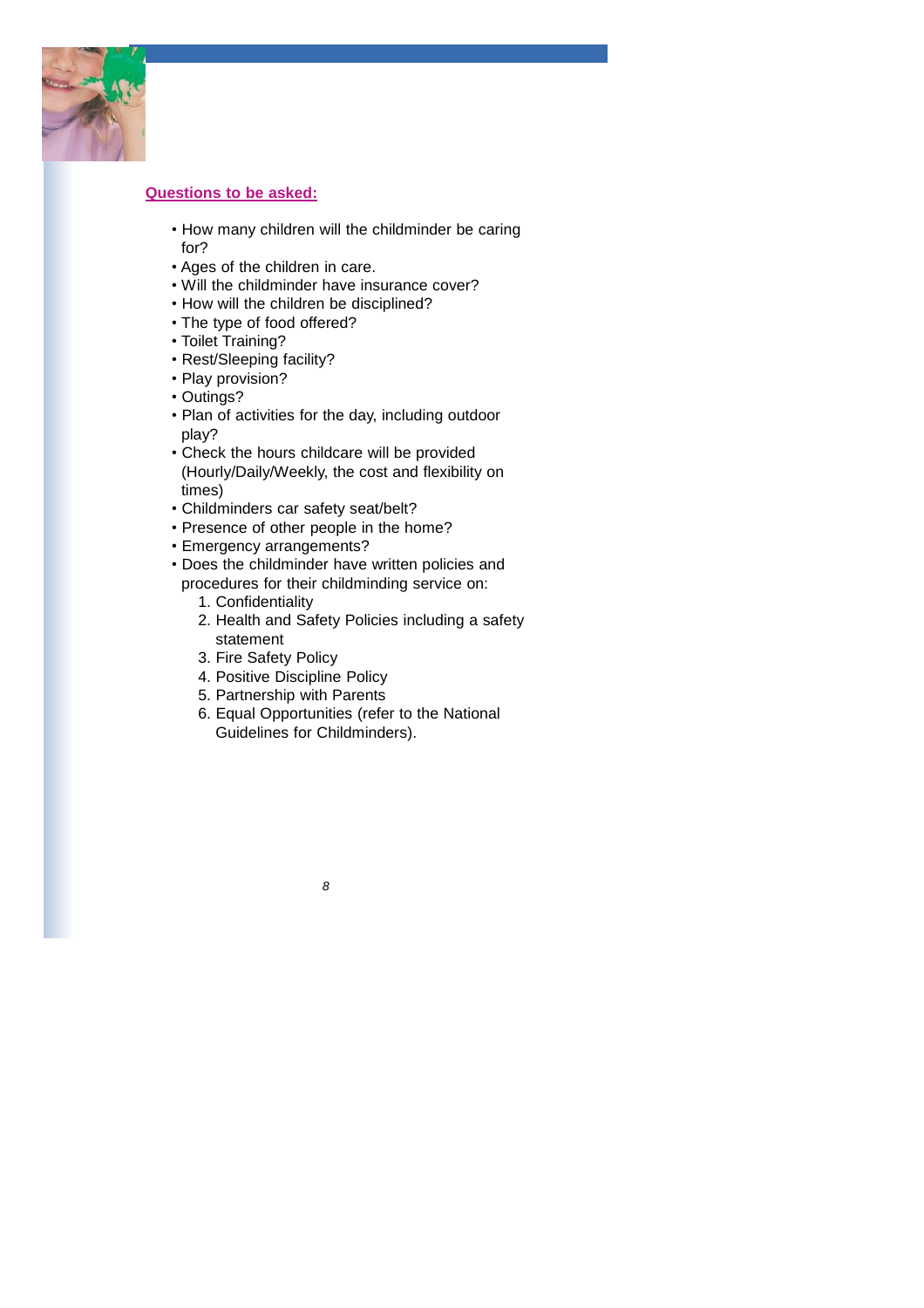

#### **Childminder Information Record:**

The Childminder Must Have:

- 1. The Child's name and address
- 2. The Child's date of birth
- 3. Details of parents place of work
- 4. Telephone Numbers home and work numbers
- 5. The name and telephone number of the person to be contacted in an emergency
- 6. The name, address and telephone number of the child's doctor
- 7. Necessary medical or dietary information
- 8. Record of child's immunisation
- 9. Signed agreement for medication to be given
- 10. The childminder should give you a form, which will cover all these matters.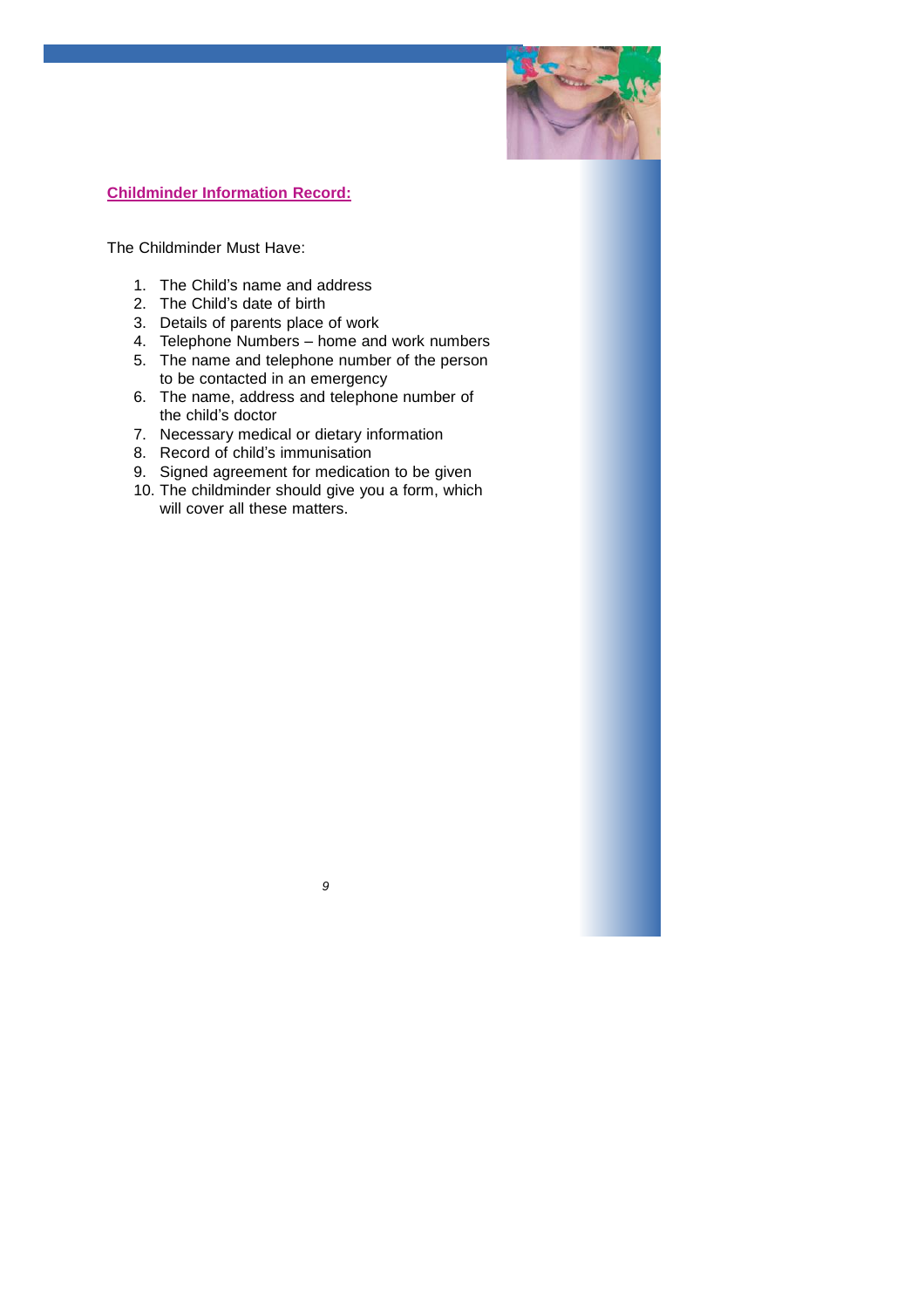

#### **Introduce Your Child:**

- Introduce your child with short visits so that your child gets used to saying goodbye and knowing that you will return. This may be enhanced by leaving a familiar object with the child. Upon return, the parent takes the object back. This helps the child associate the object with the return of the absent parent.
- Make sure your child has a favourite toy or comforter as a link with home.
- Ensure the childminder understands the child's special words and routines.
- Talk things over with the childminder about how you want your child cared for.
- If possible, leave time to exchange information each day about how your child is getting on.
- Phone during the day or turn up unexpectedly occasionally if you need to reassure yourself that your child is happy.
- If you are concerned about certain issues, talk to your childminder.

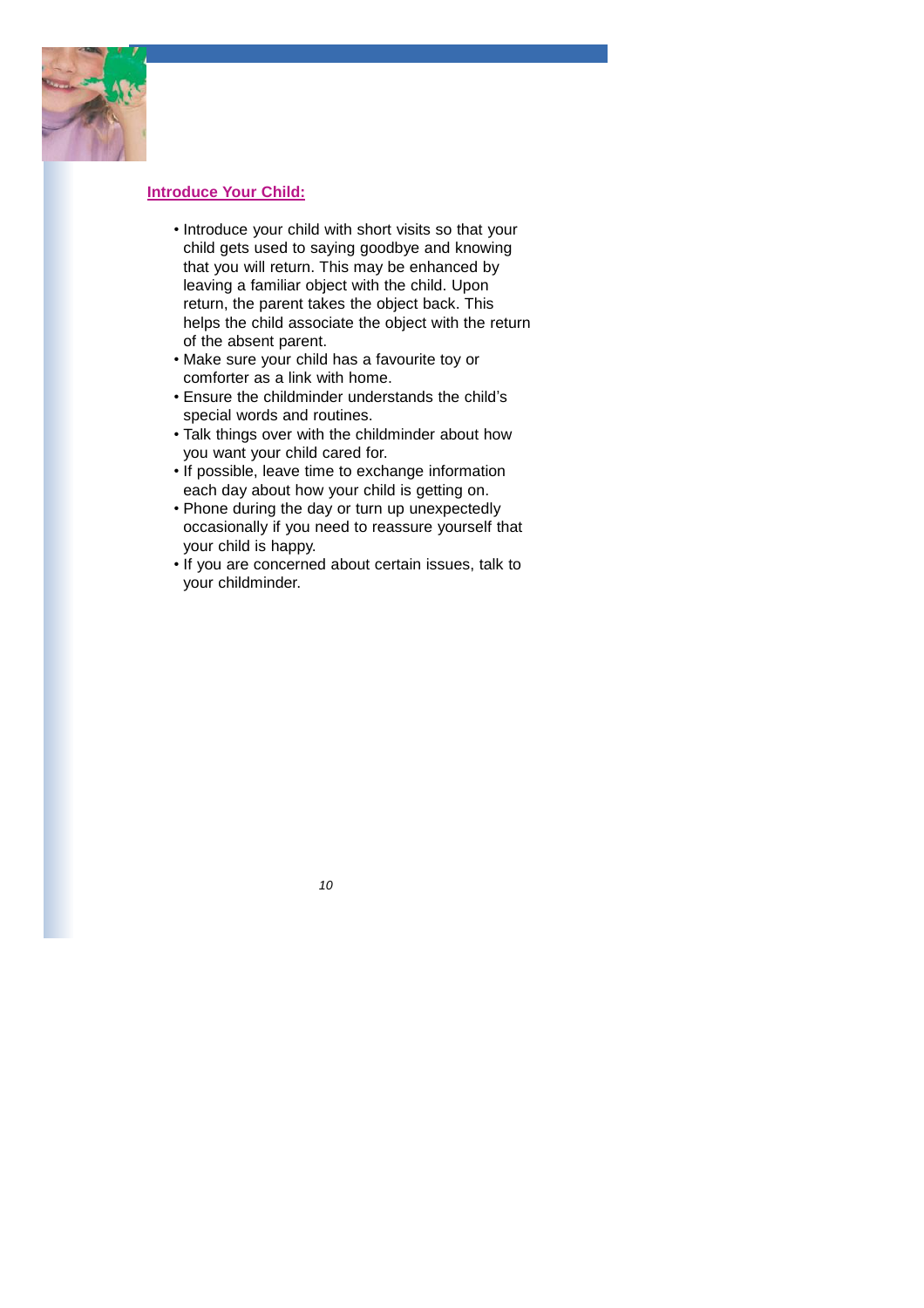

#### **General Information:**

Written Contracts

Written contracts are recommended between parents and childminders. Include times, payments, holidays, illness, food, outings.

#### Parent/Childminder Relationship

As a parent, it is important to recognise that the childminder you have chosen is providing a professional service. The childminder is a very important part of your and your child's life and therefore mutual respect and courtesy should be paramount at all times.

#### Medicine Administration

It is recommended that written consent be given by parents to the childminder for all medicine administration.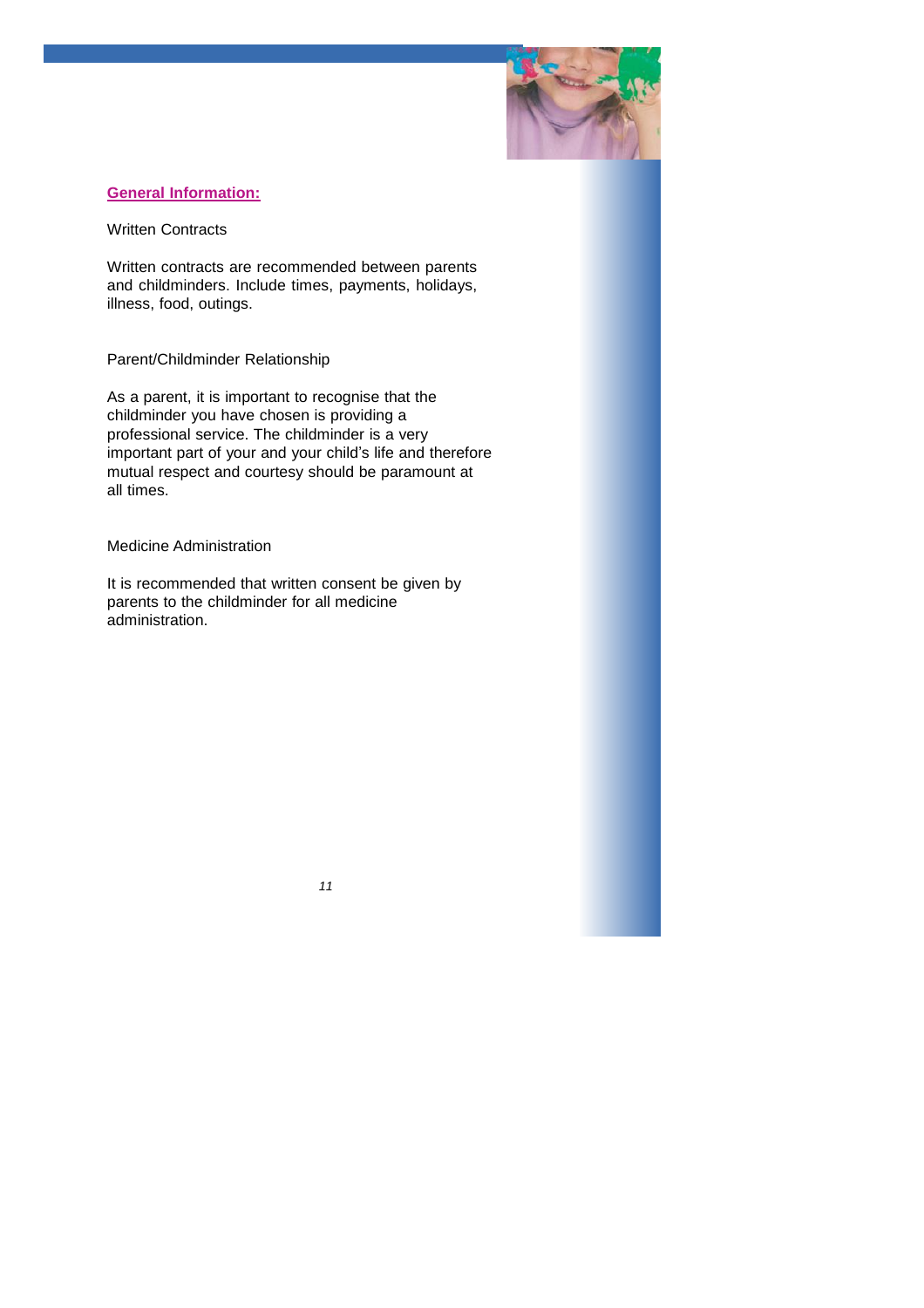

#### **How Many Children can a Childminder Care For?**

A childminder can care for three pre school children or less in their own home and are exempt from the Child Care Regulations 2006 and Child Care Amendment Regulations. Of these three pre school children, no more than two children should be under fifteen months. These childminders can avail of the voluntary notification service provided by the Childminder Advisory Officer in Pre School Services (057 93 70630).

A Childminder can look after more than three pre school children up the maximum of five pre school children, no more than two children should be under fifteen months, and are regulated by the Child Care Regulations 2006 and Child Care Amendment Regulations. For enquiries on Child Care Regulations 2006 and Child Care Amendment Regulations, please contact Pre School Services on 057 93 70631.

#### Collecting Time

Often collecting time can cause difficulty. In order to get attention from the parent, the child may display signs of unwanted behaviour. This can be common behaviour for a child who is just glad to see the parent and wants some attention. Talk about this with your childminder so that it does not become a problem and the two adults do not get played off against each other.

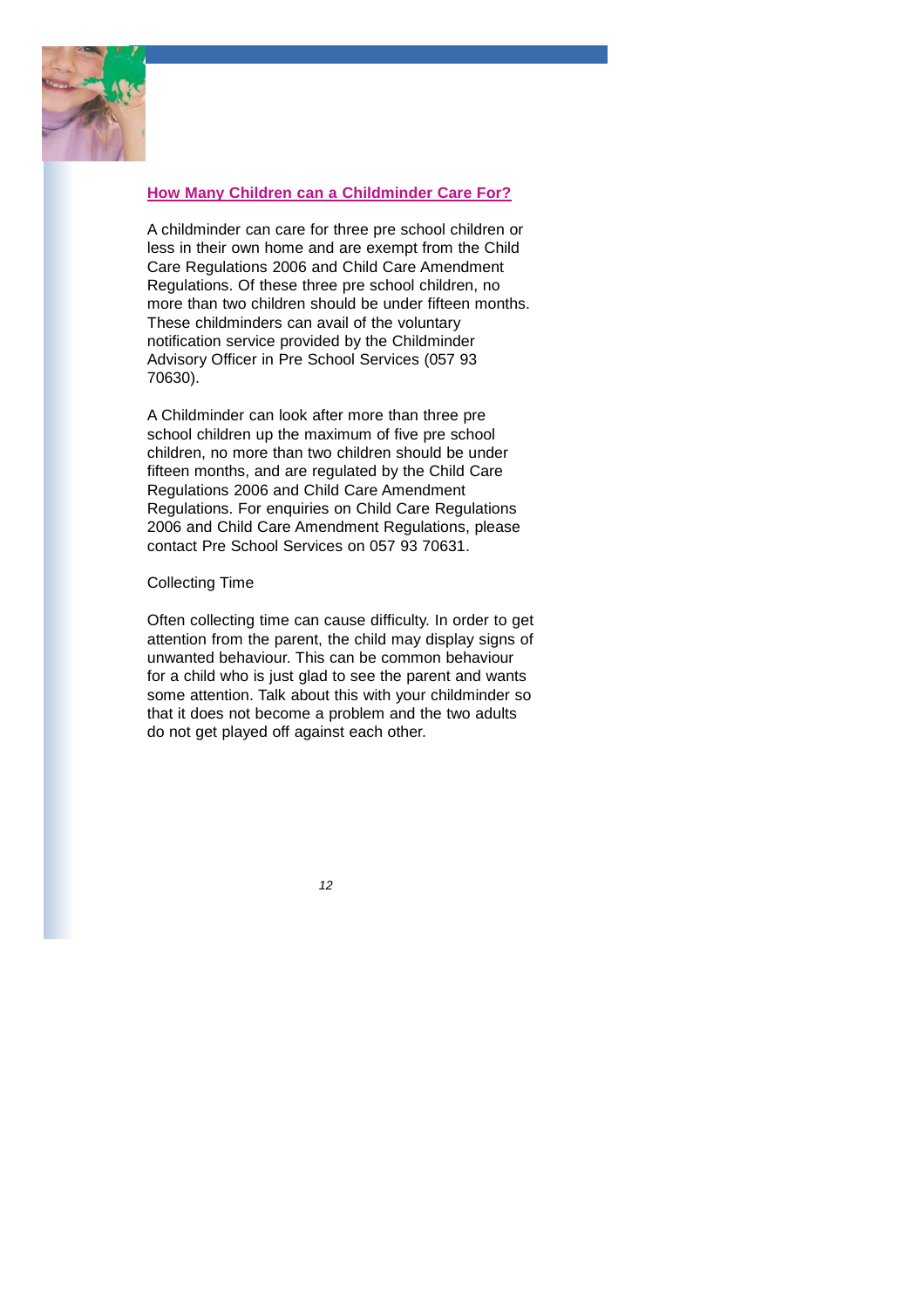

# **Conclusion:**

It is anticipated that the information in this booklet can help to minimise the anxieties experienced by parents sourcing suitable childcare. As this information is a guide only, parents are the experts when it comes to their own child(ren) and trust in their own judgement to make decisions that are appropriate to meet their needs.

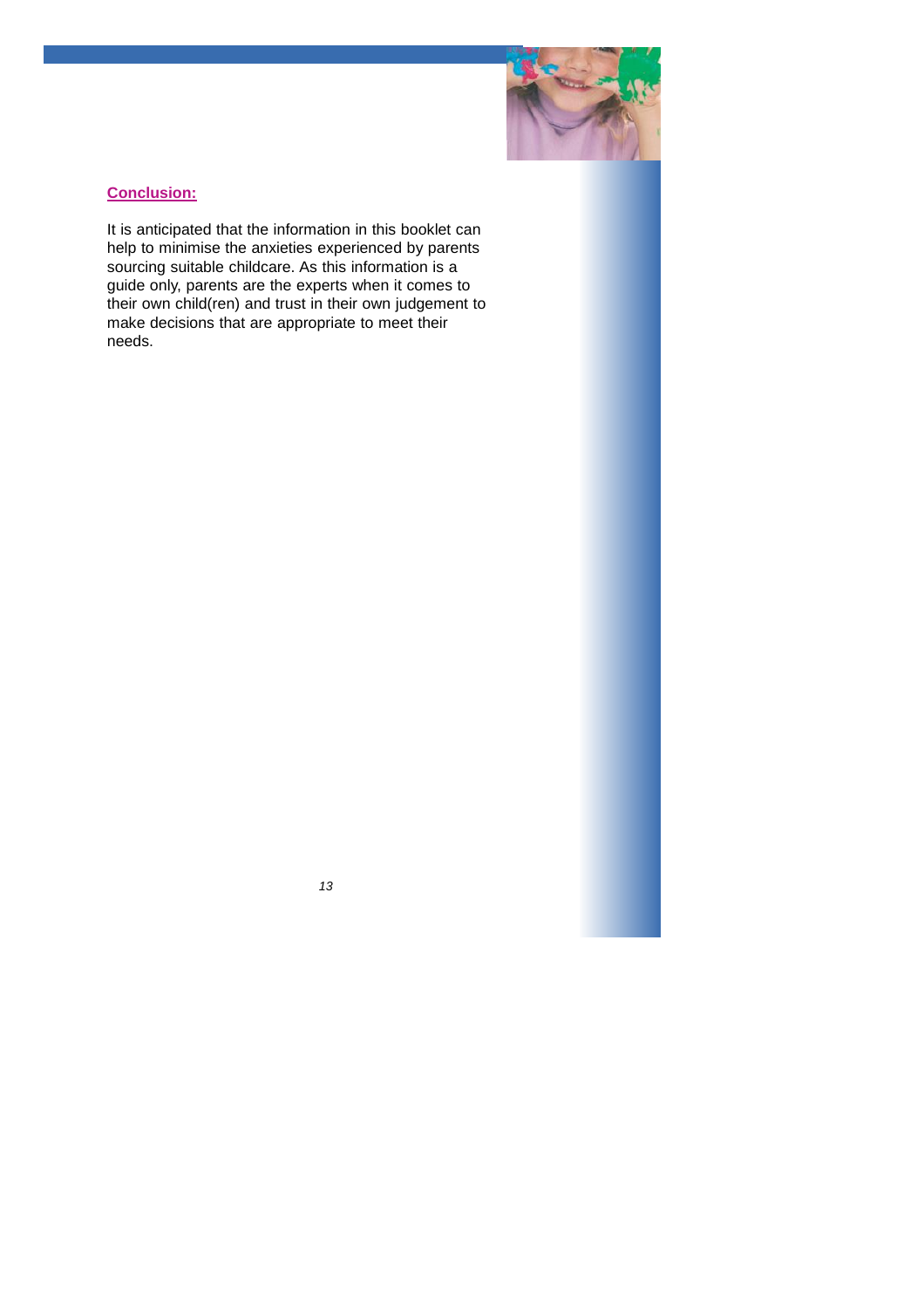

# **For further information contact:**

Laois County Childcare Committee 6 Lismard Court Portlaoise Co Laois 057 86 61029 087 927921[1](mailto:info@laoischildcare.ie) info@laoischildcare.ie

, Ms Ann Spain Pre School Services Officer 8A Main Building Burlington Business Park Sragh Road Tullamore e Co. Offaly Phone:057 93 70631